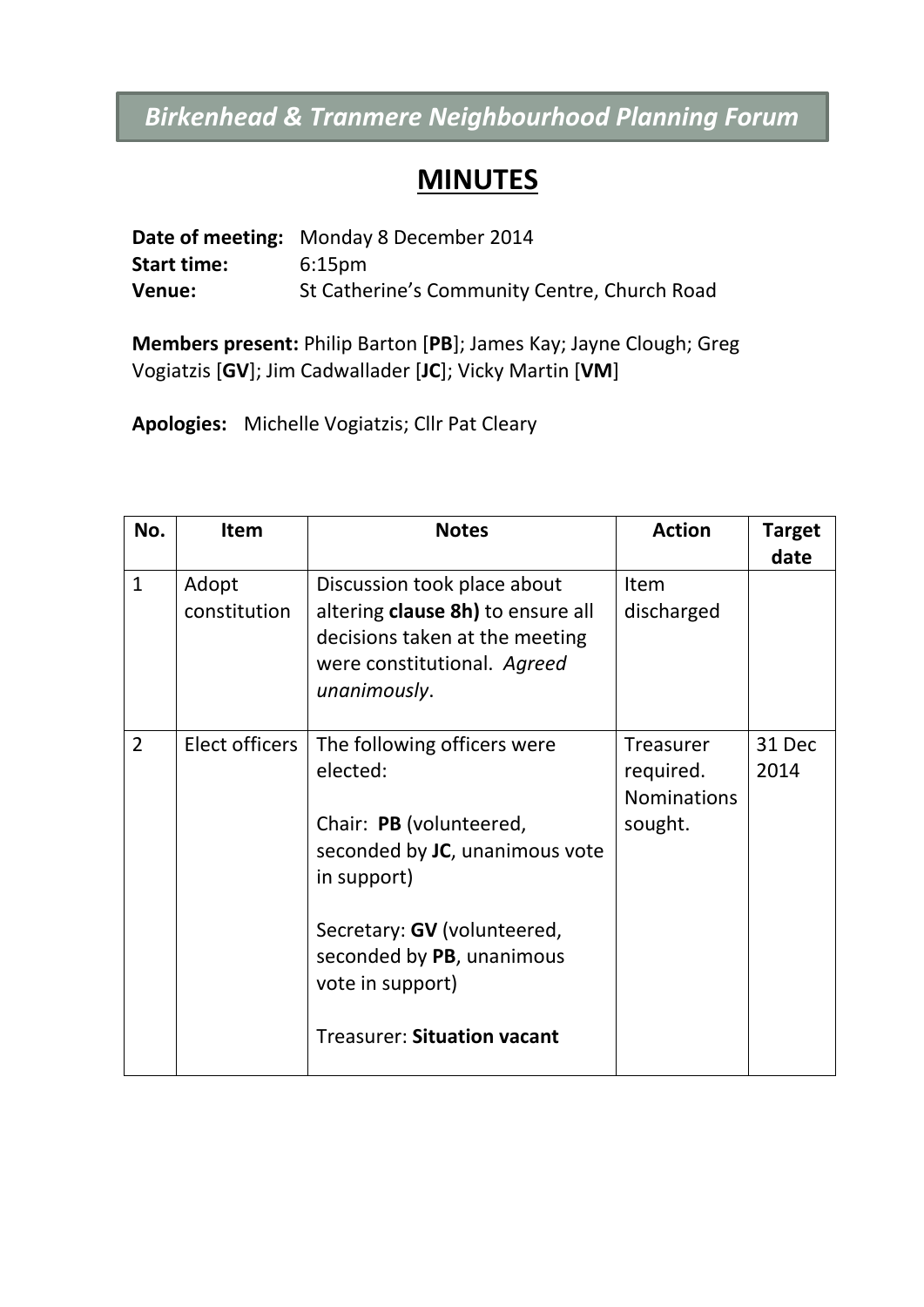| 3 | <b>Discuss</b> | The Birkenhead & Tranmere          | Item       |  |
|---|----------------|------------------------------------|------------|--|
|   | boundary       | Ward has already been agreed       | discharged |  |
|   | proposals      | as the starting point for the      |            |  |
|   |                | Neighbourhood Forum area.          |            |  |
|   |                | The following incursions into      |            |  |
|   |                | neighbouring wards were            |            |  |
|   |                | discussed:                         |            |  |
|   |                |                                    |            |  |
|   |                | 1. Claughton Ward: Agreed          |            |  |
|   |                | unanimously in part. To            |            |  |
|   |                | extend the boundary to             |            |  |
|   |                | include Bentinck Place,            |            |  |
|   |                | Claughton Place, Cole Street,      |            |  |
|   |                | Claughton Road (part),             |            |  |
|   |                | Grange Road West (part),           |            |  |
|   |                | Eastbourne Road (part) and         |            |  |
|   |                | Grange Mount (part).               |            |  |
|   |                | <b>Reason:</b> to ensure all shops |            |  |
|   |                | are included in any potential      |            |  |
|   |                | retail policies; residential       |            |  |
|   |                | area similar in social             |            |  |
|   |                | character to Menai Street.         |            |  |
|   |                | 2. Oxton Ward: Agreed by           |            |  |
|   |                | majority vote (4:2) in part.       |            |  |
|   |                | To extend the boundary to          |            |  |
|   |                | include Williamson Art             |            |  |
|   |                | Gallery & Museum. Reason:          |            |  |
|   |                | To support a potential             |            |  |
|   |                | "cultural triangle" policy         |            |  |
|   |                | between The Williamson Art         |            |  |
|   |                | Gallery & Museum,                  |            |  |
|   |                | <b>Birkenhead Central Library</b>  |            |  |
|   |                | and The Little Theatre.            |            |  |
|   |                | 3. Rock Ferry Ward: Agreed         |            |  |
|   |                | unanimously in part. To            |            |  |
|   |                | extend the boundary to             |            |  |
|   |                | include Victoria Park but not      |            |  |
|   |                | surrounding houses. Reason:        |            |  |
|   |                | To ensure any potential open       |            |  |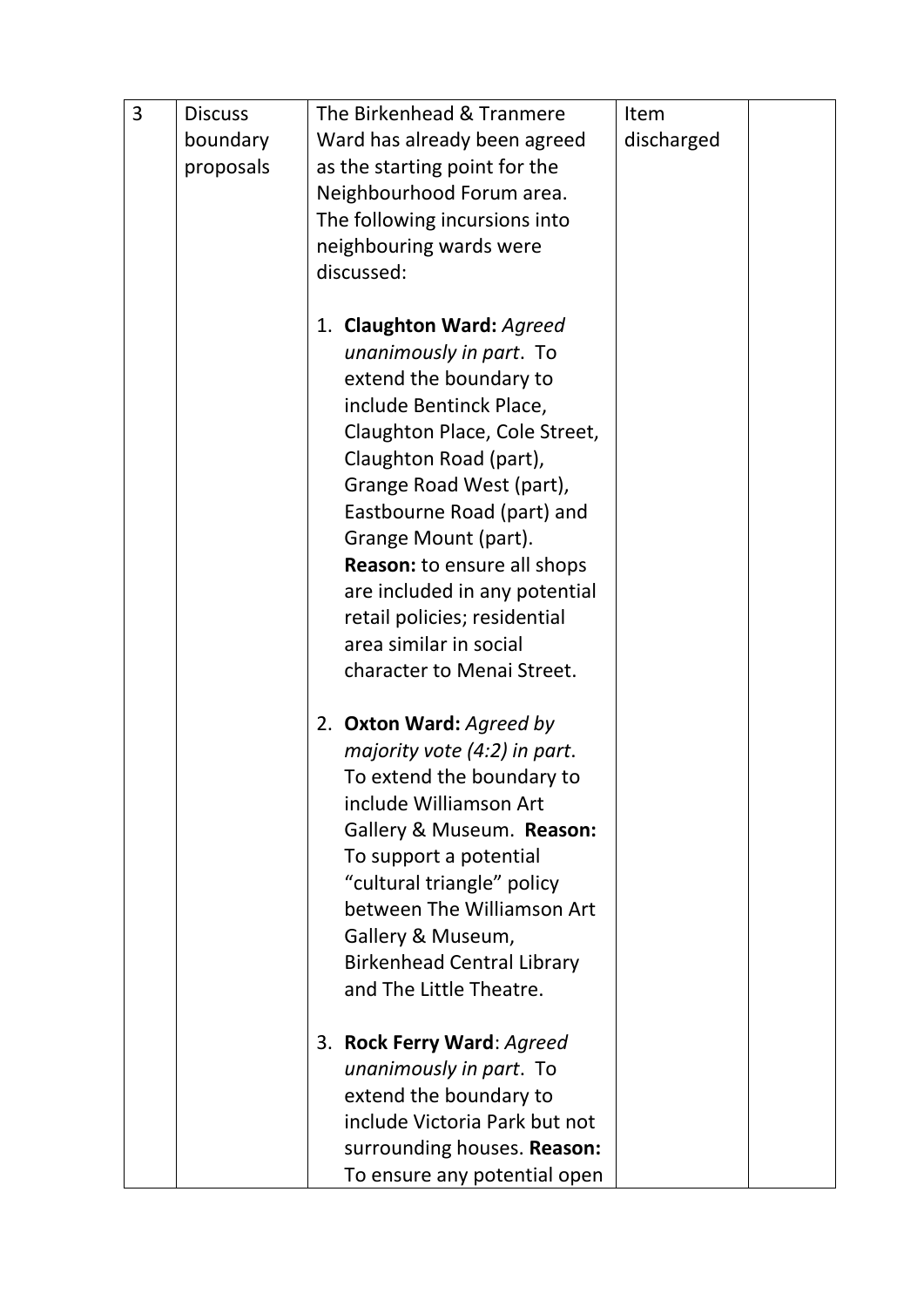|   |                                                                                      | spaces policy applies to both<br>parks. Including any more<br>residential properties would<br>make the neighbourhood<br>plan area too big.<br>4. Rock Ferry Ward: A new<br>proposal by VM to exclude<br>the entire area south of<br>Downham Road was<br>discussed but not supported.<br>5. Rock Ferry Ward: Agreed<br>unanimously. To include<br>Holborn Square; Sidney Road<br>(part); Holt Road (part), and<br>Queen Street (part). Reason:<br>To allow for the Tranmere<br>Tunnels to be included in the<br>area as part of a potential<br>tourism/heritage policy.<br>Makes more sense to have<br>the boundary follow Old<br>Chester Road. |                    |                |
|---|--------------------------------------------------------------------------------------|------------------------------------------------------------------------------------------------------------------------------------------------------------------------------------------------------------------------------------------------------------------------------------------------------------------------------------------------------------------------------------------------------------------------------------------------------------------------------------------------------------------------------------------------------------------------------------------------------------------------------------------------|--------------------|----------------|
| 4 | Adopt<br>agreed<br>boundary                                                          | The agreed boundary will be<br>adopted subject to a statutory 6-<br>week public consultation,<br>organised by the Council.                                                                                                                                                                                                                                                                                                                                                                                                                                                                                                                     | PB, GV,<br>Council | 31 Mar<br>2015 |
| 5 | Appoint<br>consultant<br>for Forum<br>and<br>boundary<br>designation<br>applications | PB explained that he had<br>approached a number of<br>consultancy firms with<br>experience of neighbourhood<br>planning. Only one company -<br>BPUD from Macclesfield - had<br>responded. PB sought<br>authorisation to meet with a<br>representative of BPUD.<br>Members unanimously<br>authorised PB to do this.                                                                                                                                                                                                                                                                                                                             | PB                 | 11 Dec<br>2014 |